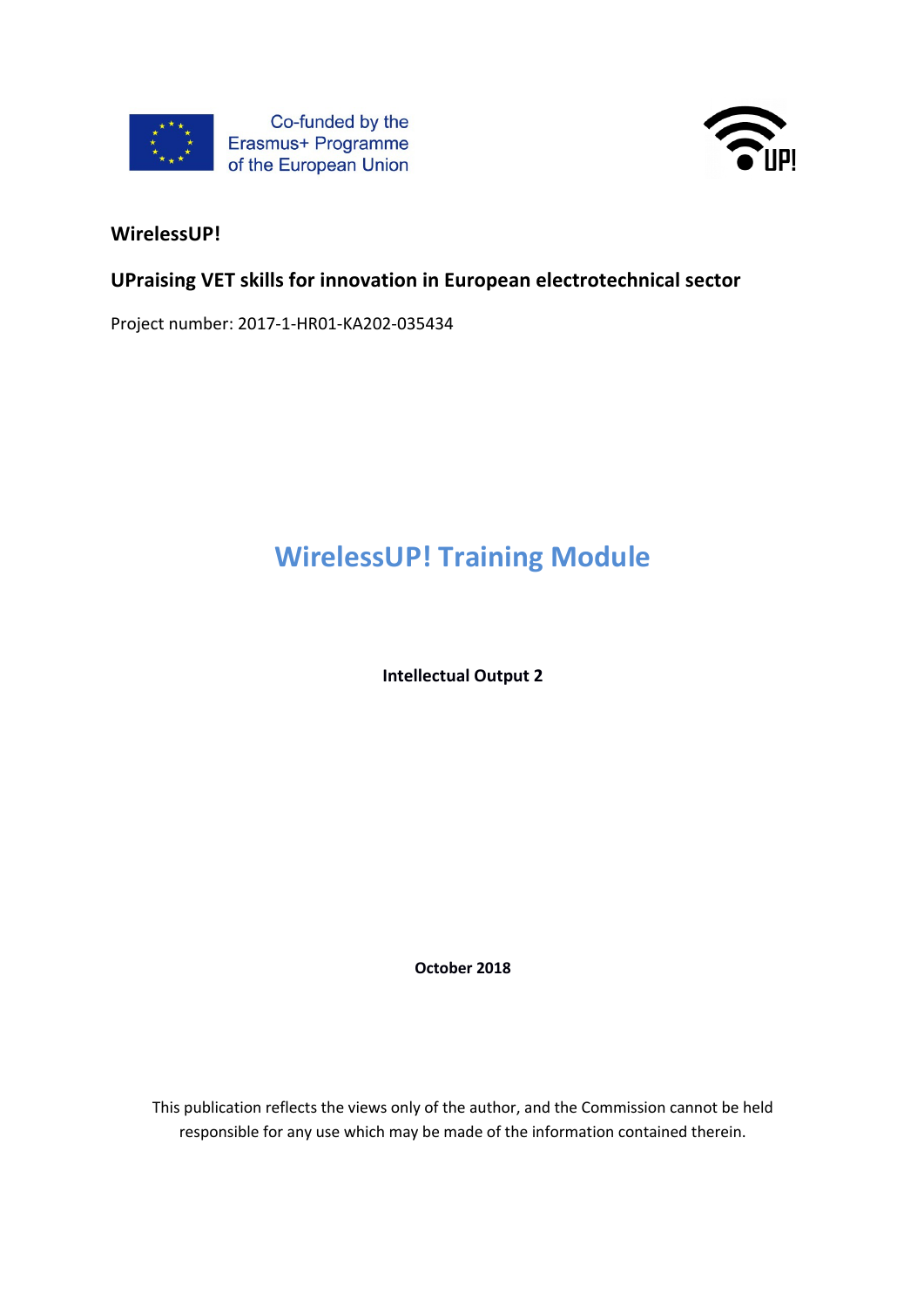

#### **Acknowledgments**

Lead partner of Intellectual Output 2:

Obrtničko učilište – ustanova za obrazovanje odraslih

Partner contributions:

| <b>Country</b>        | <b>Partner Institution</b>                            |
|-----------------------|-------------------------------------------------------|
| Croatia               | Elektrotehnička škola Zagreb                          |
| <b>Czech Republic</b> | Smíchovská střední průmyslová škola                   |
| Germany               | Berufsschule B1 Nürnberg                              |
| Slovenia              | Šolski center Krško-Sevnica                           |
| <b>Turkey</b>         | Afyon Kocatepe Üniversity, Bolvadin Vocational School |

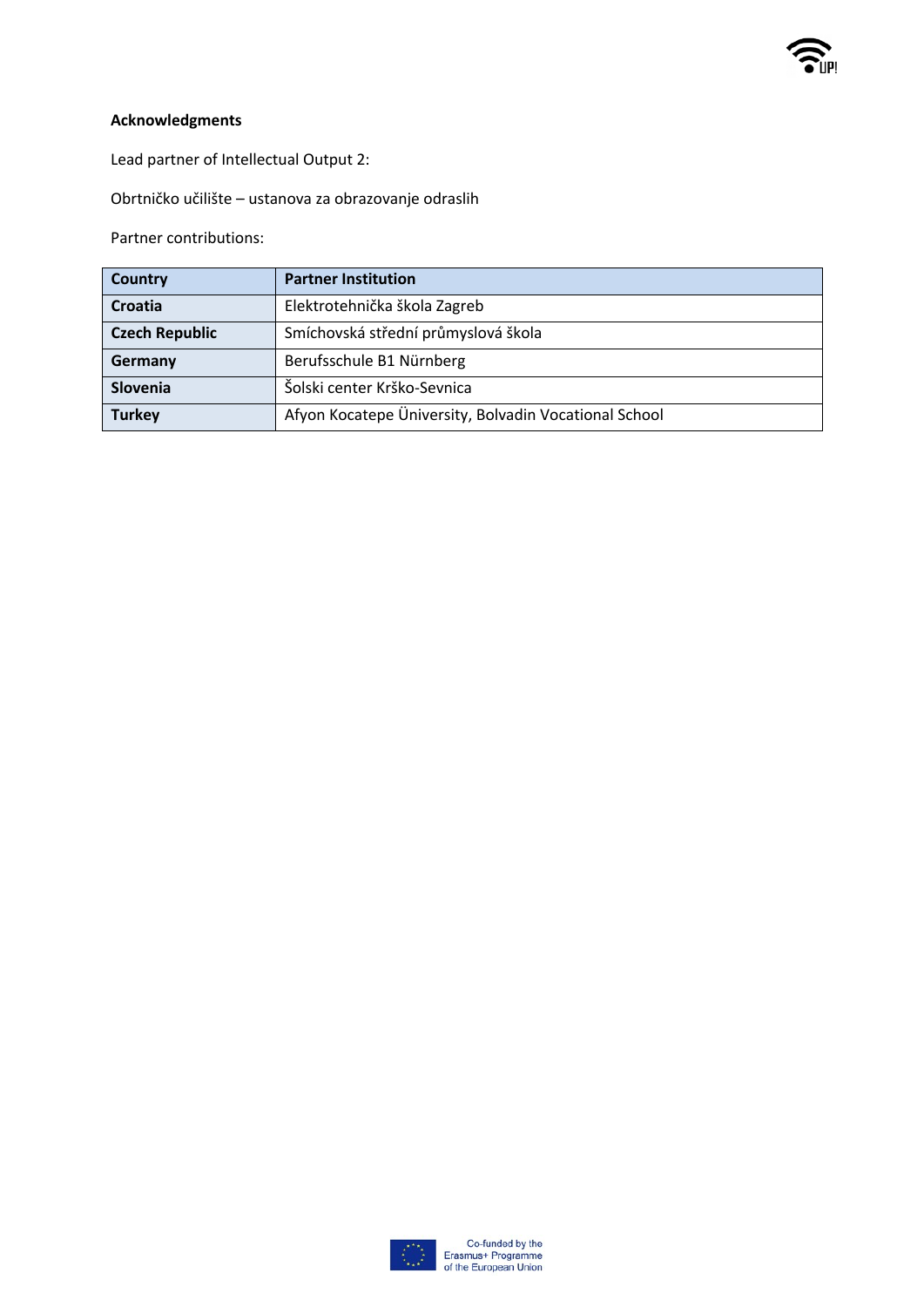

## **Contents**

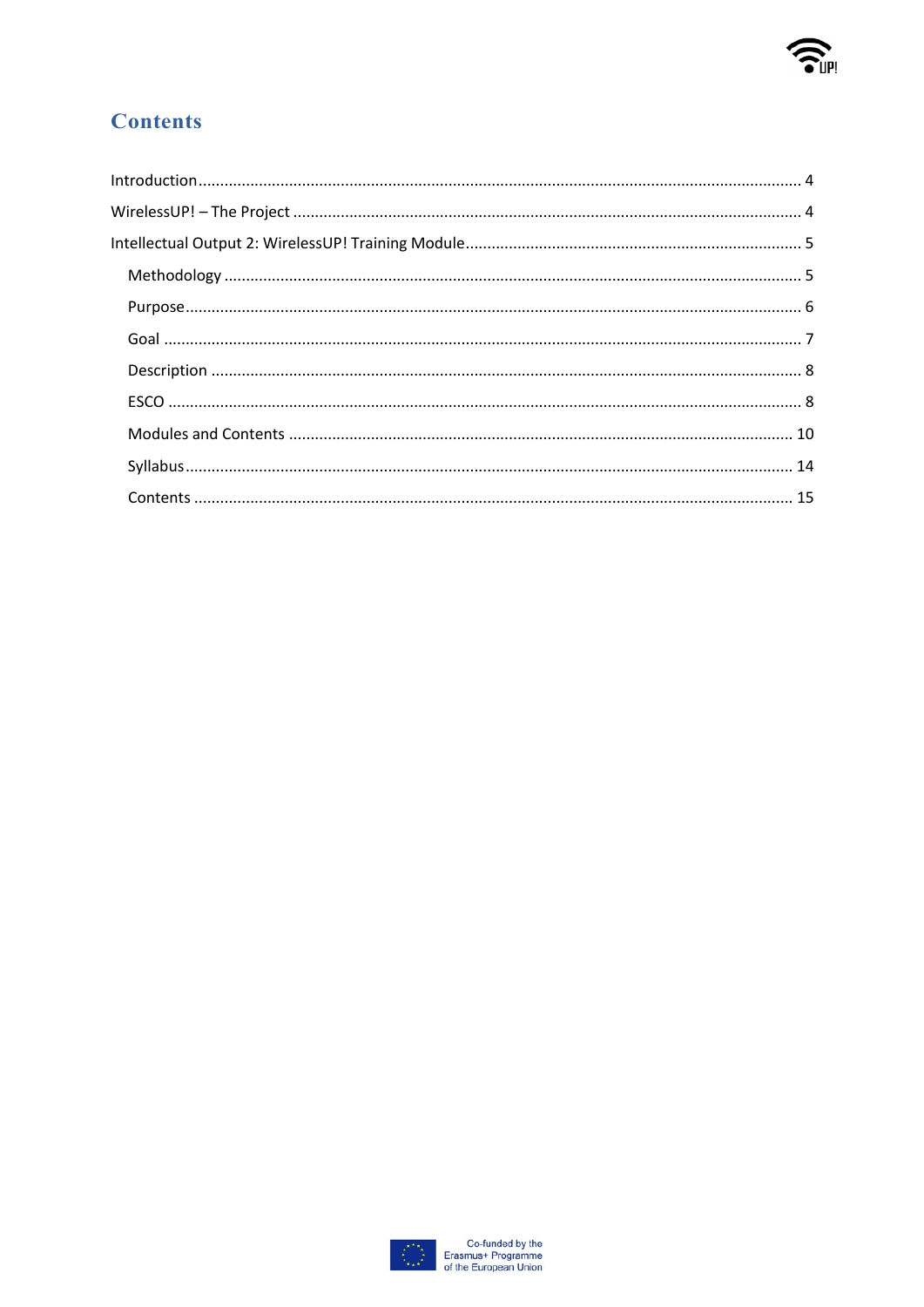

## **Introduction**

In the emerging era of Digital Economy and Industry 4.0 the vocational education and training are lacking behind with delivering relevant offers and skills for new VET professionals. The WirelessUP! project aims at delivering new and innovative learning contents in the sector of electrotechnics. The sector is chosen because it is the sector which has cross-cutting influence and covers the field of building, industry and automatization.

Internet and wireless technology are changing the economy of tomorrow, called digital economy. It will revolutionize every commercial sector, disrupt the workings of virtually every industry, bring with it unprecedented new economic opportunities, put millions of people back to work, and create a more sustainable low-carbon society to mitigate climate change. Hand in hand with the process of digitalization emerges Industry 4.0 which refers to the fourth industrial revolution that creates gaps in productivity and changed people's behaviour throughout the world. Industry 4.0 is the transformation of the whole industrial production through the application of digital technology to the traditional industry. One of the key communication aspects in Industry 4.0 and Digital Economy are sensors. Sensors are embedded into every device and appliance, allowing them to communicate with each other and Internet users, providing up to the moment data on the managing, powering, and moving of economic activity in a smart Digital Europe. Already, 14 billion sensors are attached to resource flows, warehouses, road systems, factory production lines, the electricity transmission grid, offices, homes, stores, and vehicles, continually monitoring their status and performance. By 2030, it is estimated there will be more than 100 trillion sensors connecting the human and natural environment in a globally distributed intelligent network.

## **WirelessUP! – The Project**

The WirelessUP! project recognises the shift in the digital economy and Industry 4.0. It thus seeks to develop a new vocational module which will contribute to the further strengthening of key competencies in VET curricula in the electrotechnical sector according to the needs of Industry 4.0 and Digital Economy. Alongside the module, a new toolkit for VET students and learners will be developed to facilitate the gaining of new skills. The skills benchmarking model in form of local and transnational competitions will be developed to assess and compare the skills of VET students and learners from different countries learning the same module. Through all the involvement of VET students and learner accent will be put on gaining practical skills, as key skills that are directly applicable and usable in the VET expert labour market.

The WirelessUP! project aims at contributing to :

1. smart growth by closing the gap between the set of traditional competences used to predict performance within VET organizations and the new challenges set by the digital economy. Specifically the project will focus on implementation of wireless communication between sensorial technologies within existing VET curricula for smart and sustainable houses and industry.

2. sustainable growth by focusing and developing competencies for energy efficiency solutions in order to turn the digital economy into a knowledge-driven sustainable business, with higher productivity and higher skilled employees. The project aims at upskilling digital competencies and spreading the digital culture.

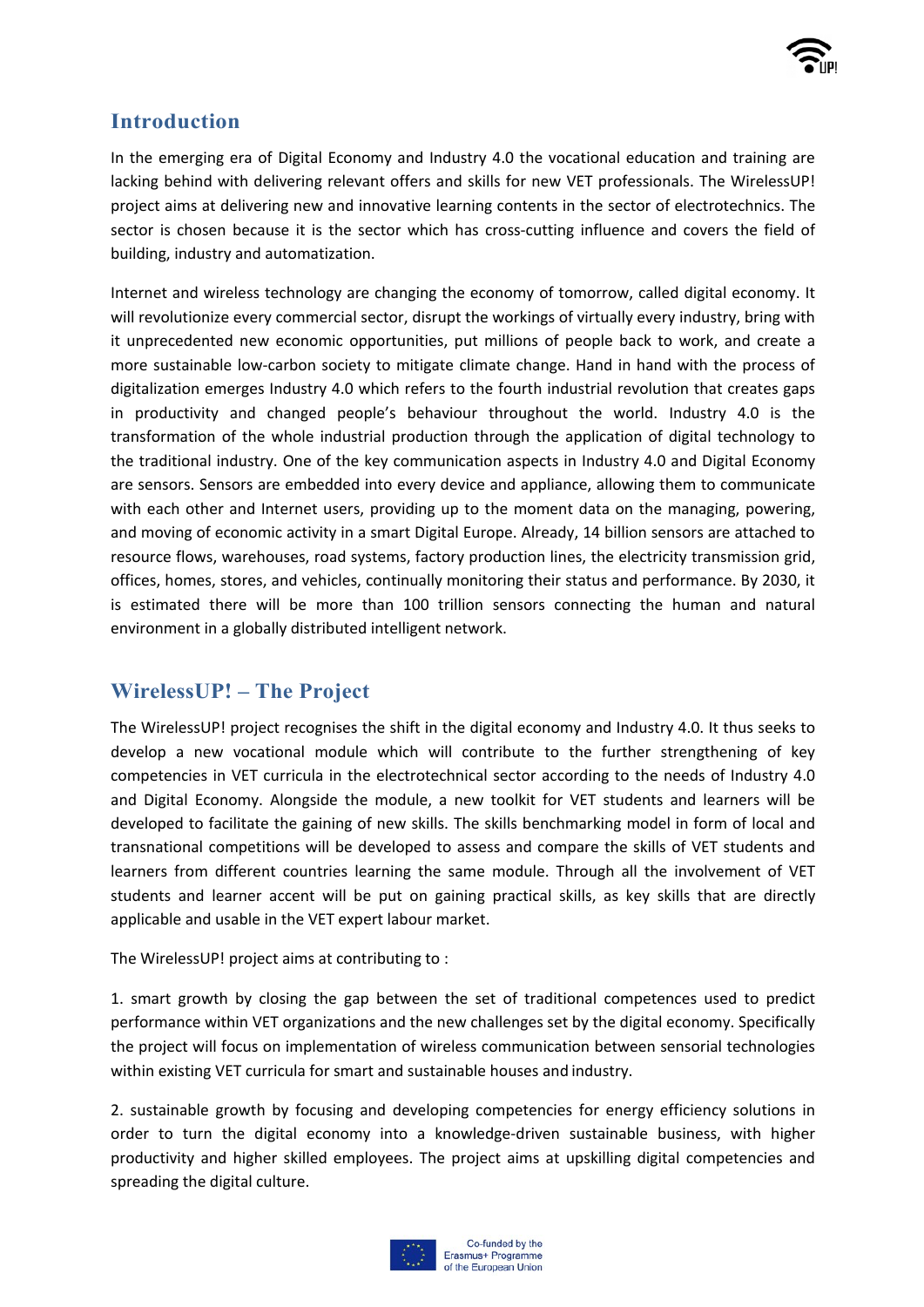

3. inclusive growth by providing through VET training "a more skilled workforce, capable of contributing and adjusting to technological change with new patterns of work organisation" (Agenda for New Skills and Jobs).

The project has identified some specific needs that refer to its target groups, namely:

1. VET students and learners – New Wireless-UP! training module for wireless technologies among sensors will be implemented to support professional growth, job opportunities and company competitiveness with a double effect: to generate new jobs and change the existing jobs.

2. VET teachers/trainers – New skills opportunities mean, however, demand for new skilled VET providers, not only among new recruited but also among the present staff.

3. SMEs and Industry - Employers and training providers will have to agree changes to restructure and modernize existing curricula and training pathways as well as to retrain trainers, including professional skills in new technologies as pillars of training courses.

### **Intellectual Output 2: WirelessUP! Training Module**

#### **Methodology**

The base for the development of the Intellectual Output 2 WirelessUP! Training Module is the product of Intellectual Output 1 "Recommendations for local implementation of smart systems in VET for industry 4.0". The aim of the Recommendations is to provide a baseline for implementing an educational framework of the Wireless-UP! training module. The Recommendations provide a first step in the development and implementation of the WirelessUP! educational module. The methodology helps understanding current and future labour market demand, and how it will shape both the need to reskill the current workforce and vocational training for young people and helps to formulate skills development in the electrotechnical sector.

The methodology of the output is set as following:

Desk research & Interviews with SMEs and Industry

Identification of educational programms for WirelessUP! module

Definition of the WirelessUP! Training Module

At the desk research partners have used a variety of secondary data from internal sources, the internet, libraries, associations, government agencies, published reports as well as national and EU strategies. The desk research included the socio-economic base of each partner country, an overview of the national VET system of partner countries and a definition of a best practice example in VET electrotechnical sector in each partners' institution. The research has shown the similarities and differences of the VET system and current status in partner countries as well as in the electrotechnical sector. Furthermore, good practice examples showed how factors of supporting innovation or fostering and enhancing competences can improve the VET electrotechnicalsector.

Besides defining the socio-economic context and investigating good practice examples, the partners have conducted interviews with relevant SMEs and Industry in the electrotechnical sector. The 14

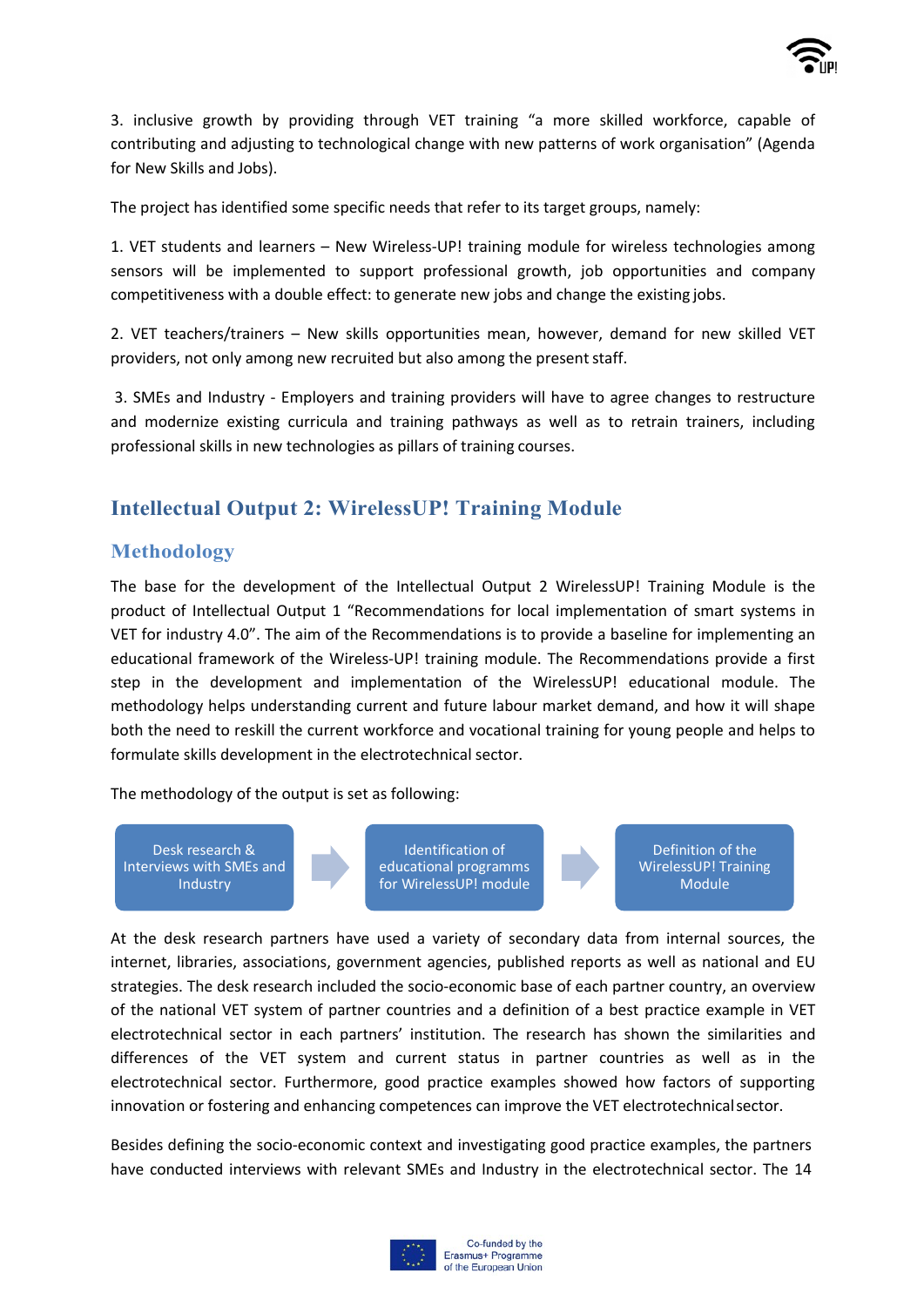

interviews collected in partner countries provide data for understanding the needs of employers, their status and goals toward Industry 4.0 principles as well as recommendations for changes in the VET electrotechnical sector.

The third step in the development of the Intellectual Output 1 was the identification of the present vocational education and training programs the new WirelessUP! Training Module could be implemented. Following the set methodology, the partners have identified altogether 28 occupations and 39 courses/subjects within the occupations in 5 partner countries which are suitable for implementing the new WirelessUP! Training Module. The Recommendations offer a detailed description of the level, duration and key competences of identified qualifications and for each qualification the level and learning outcomes of the identified subjects.

When developing the WirelessUP! Training Module, the partners have used the CEDEFOP definition of curricula, namely: "inventory of activities implemented to design, organize and plan an education or training activities, including the definition of learning objectives, content, methods (including assessment) and material, as well as an arrangement for training teachers and trainers".

The WirelessUP! Training Module is designed to be implemented in every European VET educational system due to the involvement of EU instruments of transparency. EQF, ECVET and ESCO tools remove geographical, institutional and sectorial barriers. The Training module is:

- modular as it allows learners to choose from 3 different modules which suite their needs and preferences;
- adoptable in workload to learners' needs according if the provision is made by a VET school or adult VET institution;
- designed to foster mobility between different training institutions and learning contexts due to the involvement of European instruments of transparency.

#### **Purpose**

The purpose of the WirelessUP! training module is to be the foundational document for the complete WirelessUP! training programme as part of the partners' goal of modernising the VET electrotechnical sector in accordance with modern technological requests.

As studies have shown we are in the midst of a significant transformation regarding the way we produce products thanks to the digitization of manufacturing. McKinsey defines Industry 4.0. "as the next phase in the digitization of the manufacturing sector, driven by four disruptions: the astonishing rise in data volumes, computational power, and connectivity, especially new low-power wide-area networks; the emergence of analytics and business-intelligence capabilities; new forms of humanmachine interaction such as touch interfaces and augmented-reality systems; and improvements in transferring digital instructions to the physical world, such as advanced robotics and 3-D printing".1 This digitalisation encompasses a wide range of communication between human- human, humanrobots, robots-robots etc. as well as gaining an immense load of data. Both activities are at a more detailed level based on sensors and their activity. Sensors are and will be embedded into every device and appliance, allowing them to communicate with each other and the users, providing up to the moment data on the managing, powering, and moving of economic activity.

 $\frac{1}{1}$  https://www.mckinsey.com/business-functions/operations/our-insights/manufacturings-next-act

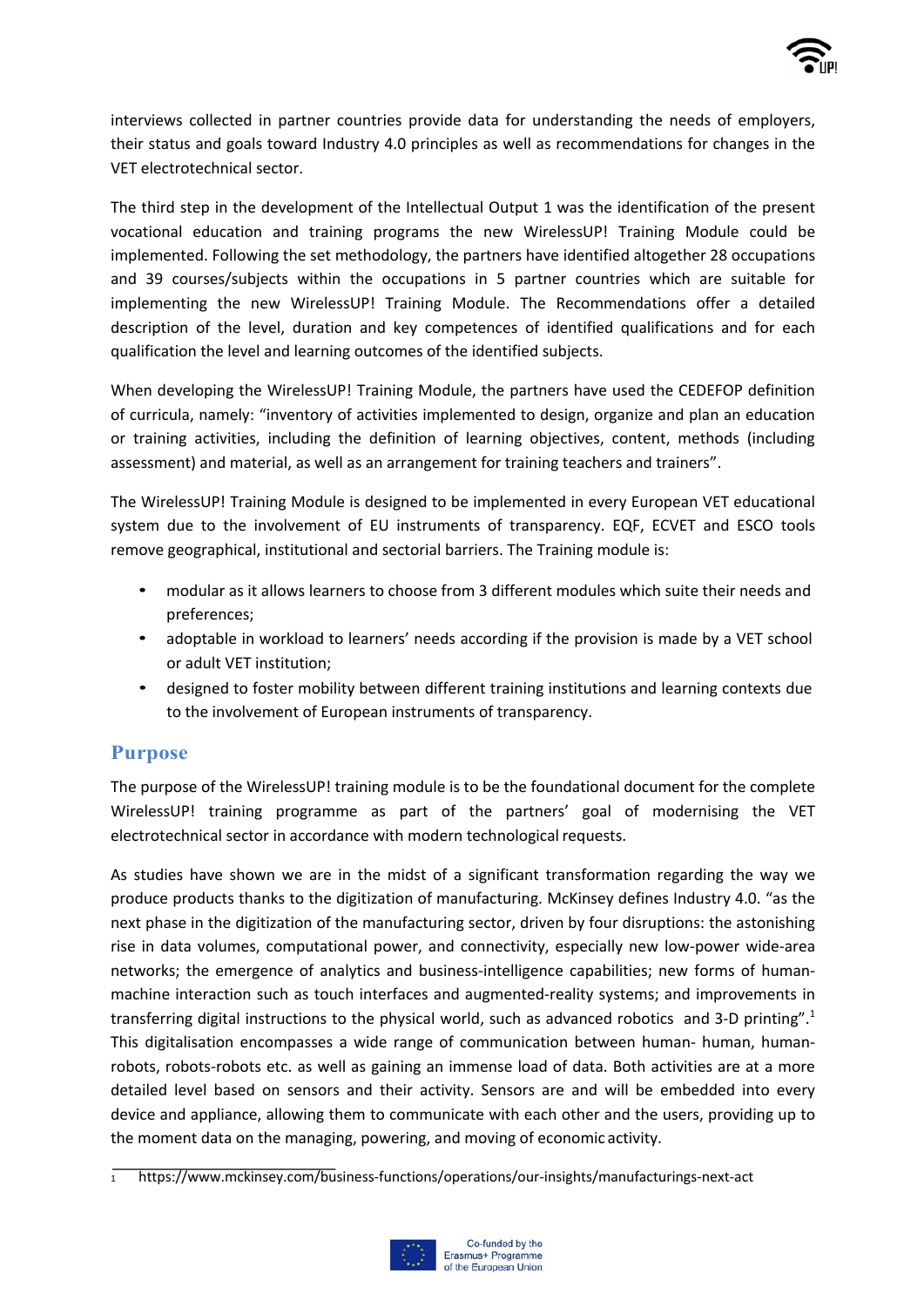

At the beginning of 2015 McKinsey has surveyed 300 manufacturing leaders. The results have shown that only 48 percent of the manufacturers consider themselves ready for Industry 4.0 and 78% of the suppliers say they are prepared. The survey the partners have conducted in partner countries in 2018 within the Intellectual Output 1 "Recommendations for local implementation of smart systems in VET for industry 4.0" show similarities. The conclusions of the questionnaire analysis are that the companies and employees are still not fully implementing or are not prepared to fully implement the Industry 4.0 principles.

The focus of the survey conducted by the partners was on the VET education and its connectivity to Industry 4.0. The survey has shown that companies are lacking qualified workforce with up-to-date skills and competences. More specific and especially practical education in technical and vocational schools needs to bridge the gap between real sector needs and VET students as future workers. Upto-date VET education in the electrotechnical sector can enable the employers to directly engage workers in the process without the expensive and time wasting need for prior in-house training. At the same time VET students can significantly increase employment opportunities. The CEDEFOP analysis states that "growing labour market imbalances have seeped into higher structural unemployment rates, with the consequence of exacerbated concern that skill mismatch is worsening in the EU. Shifts in skill demand and supply have been reflected in the stated inability of employers to fill their vacancies with people who have the right skills."<sup>2</sup>

The WirelessUP! Training Module is the first step in closing the gap between the present VET electrotechnical offer and the needs of Industry 4.0. It offers VET students the possibility to acquire relevant competences in wireless technologies, sensors and actuators.

The project follows the conclusion of the CEDEFOP study stating that "Remaining competitive in the global market requires consistent investment in higher-order ICT skills and their integration within education curricula as a key competence, since they are likely to become the norm in a wide(r) set of future jobs."3

#### **Goal**

Analysts predict that new Internet of Things (IoT) products and services will grow exponentially in the next years. Also, EU countries will continue to support research and implementation in IoT in the forthcoming years.

In order to enable a fast uptake of the IoT, key issues like identification, privacy and security and semantic interoperability have to be tackled. The interplay with cloud technologies, big data and future networks like 5G have also to be taken into account.

Open and integrated IoT environments will boost the competitiveness of European SMEs and make people's daily life easier. For instance, it will be easier for patients to receive continuous care and for companies to efficiently source components for their products. This will lead to better services, huge savings and a smarter use of resources.

<sup>&</sup>lt;sup>3</sup> Insights into skill shortages and skill mismatch, CEDFOP, 2018, p.62.



 $<sup>2</sup>$  Insights into skill shortages and skill mismatch, CEDFOP, 2018, p. 3.</sup>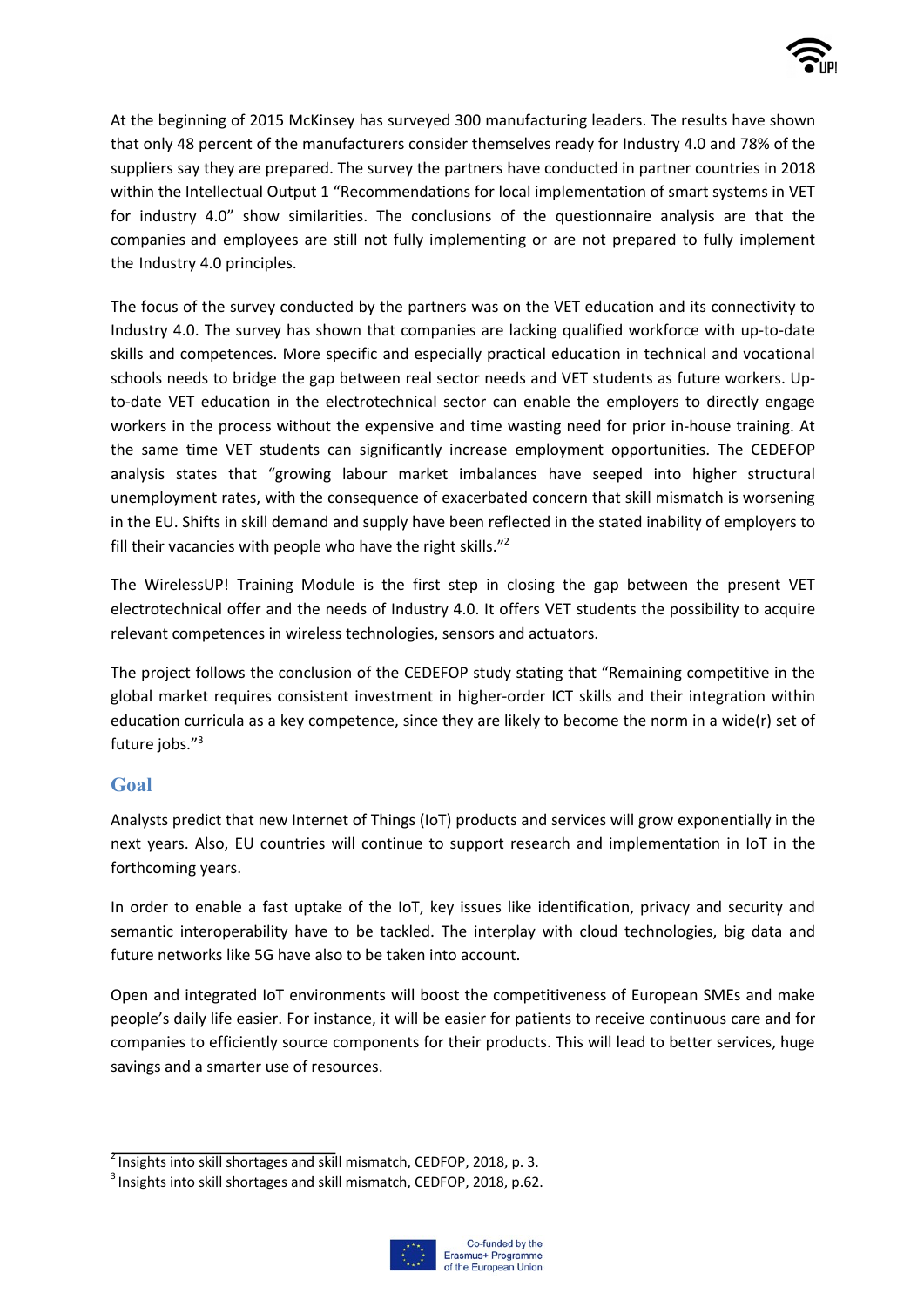

To achieve these promising results, I think it is vital to enhance knowledge of the Internet of Things. The data protection legislation and the cybersecurity strategy proposed by the European Commission clearly go in this direction. The Wireless UP module thus has a goal to implement simple mesh networks as a part of IoT and to expose to stakeholders and further people of specific interest to the progress towards the bright future of the Internet of Things.

Competencies:

- Understand operation and function of IOT sensors and actuators, RF and SPI communication modules
- Understand IoT value chain structure (device, data cloud), application areas andtechnologies involved
- Explore and learn about the Internet of Things with the help of preparing projects designed for wireless technology
- Install, program, test and adjust various wireless modules and devices into the functional smart system
- Connect functional smart system with smart devices via cloud services

#### **Description**

| LEVEL OF LEARNING OUTCOMES | EQF 4    |
|----------------------------|----------|
| <b>TOTAL DURATION</b>      | 45 Hours |
| <b>NUMBER OF CREDITS</b>   | 3 ECVET  |

| <b>Module</b>                                    | <b>Duration</b> |
|--------------------------------------------------|-----------------|
| Internet of Things: Sensing and Actuator Devices | 15 hours        |
| Connecting Devices to IoT via Wireless Mesh      | 15 hours        |
| <b>Networks</b>                                  |                 |
| Implementing Wireless Technologies in            | 15 hours        |
| <b>Automation Systems</b>                        |                 |

#### **ESCO**

The involvement of ESCO helps to bridge the gap between the world of education and training and the labour market. By introducing a standard terminology for occupations, skills, competences and qualifications, ESCO can help education and training systems and the labour market to better identify and manage the availability of required skills, competences and qualifications. Its multilingual character facilitates increased international transparency and cooperation in the area of skills and qualifications.

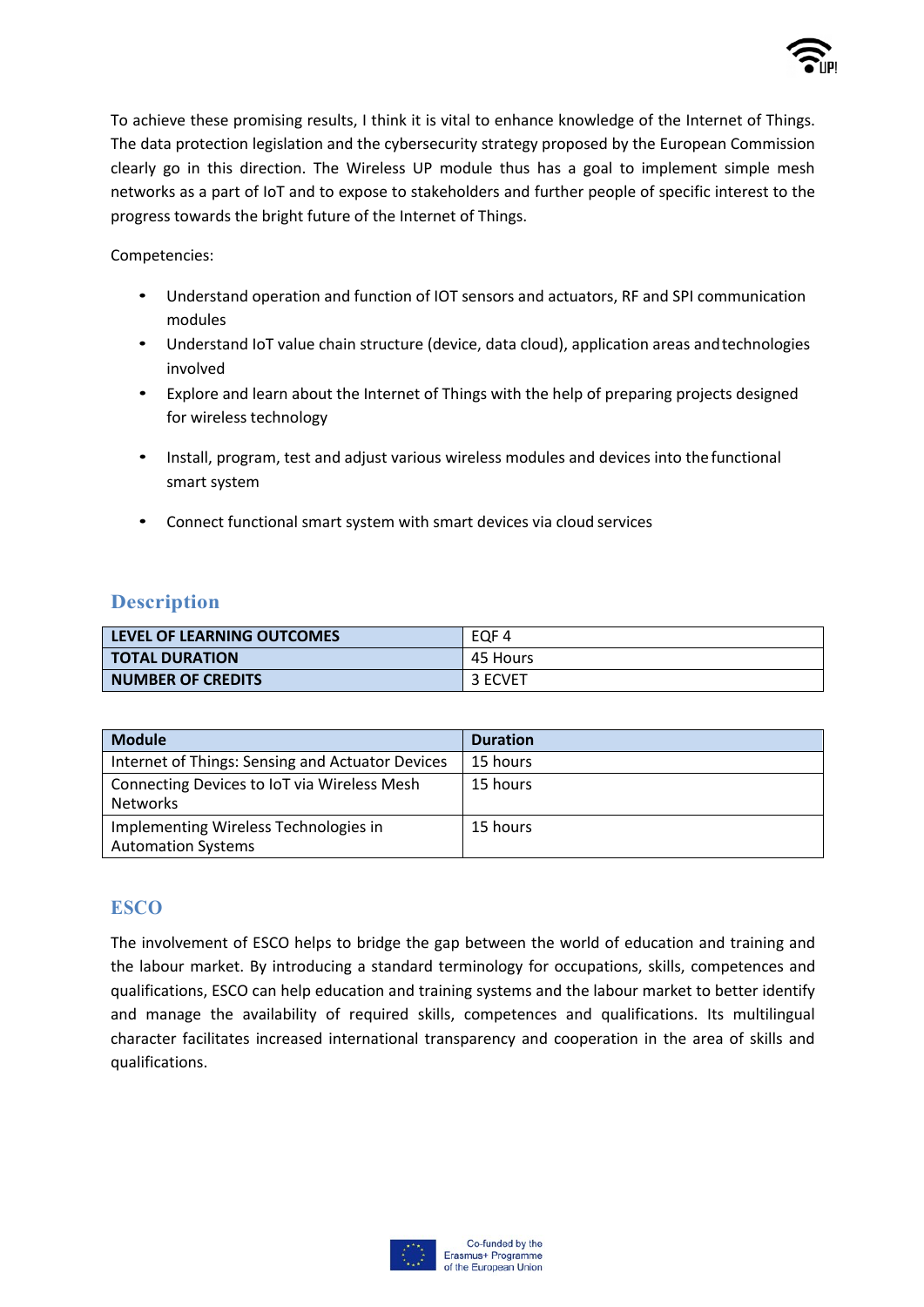

#### **Classifications (ISCO-08 code):**

2 Professionals

25 Information and communications technology professionals

252 Database and network professionals

2521 Database Designers and Administrators

2522 Systems Administrators

2523 Computer Network Professionals

2529 Database and Network Professionals Not Elsewhere Classified

- 3 Technicians and associate professionals
	- 31 Science and engineering associate professionals

311 Physical and Engineering Science Technicians,

3113 Electrical Engineering Technicians

3114 Electronics Engineering Technicians

3115 Mechanical Engineering Technicians

312 Mining, Manufacturing and Construction Supervisors

3122 Manufacturing supervisors

313 Process Control Technicians

3139 Process control technicians not elsewhere classified

35 - Information and communications technicians

351 Information and communications technology operations and user support technicians

3511 Information and Communications Technology Operations Technicians

3512 Information and Communications Technology User Support Technicians

3513 Computer Network and Systems Technicians

3514 Web Technicians

352 Telecommunications and broadcasting technicians

3521 Broadcasting and audio-visual technicians

3522 Telecommunications engineering technicians

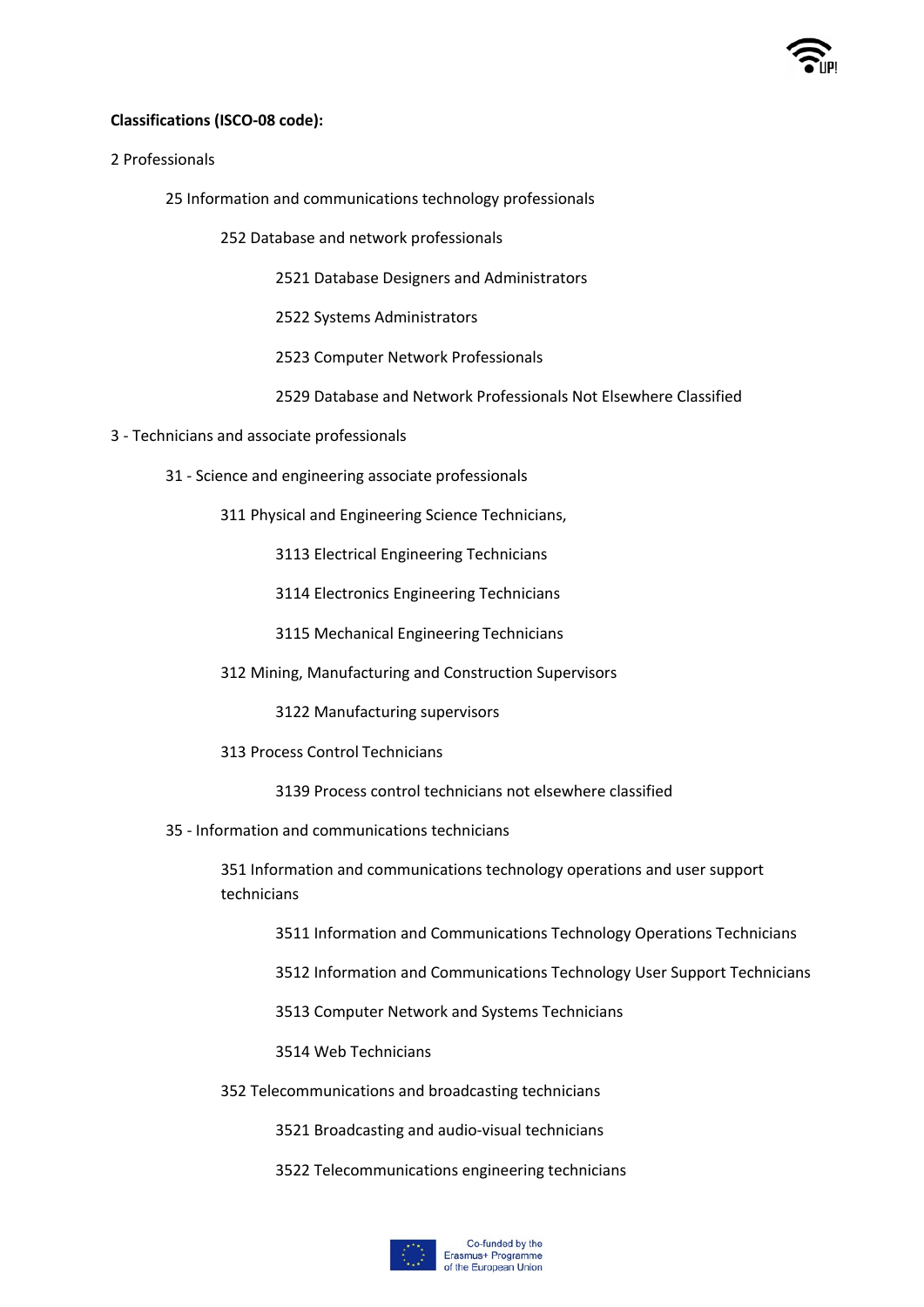

#### 7 - Craft and related trades workers

74 - Electrical and Electronics Trades Workers

741 Electrical Equipment Installers and Repairers

7411 Building and Related Electricians

7412 Electrical Mechanics and Fitters

7413 Electrical Line Installers and Repairers

742 Electronics and Telecommunications Installers and Repairers

7421 Electronics Mechanics and Servicers

7422 Information and Communications Technology Installers and Servicers

8 Plant and machine operators and assemblers

82 Assemblers

#### 821 Assemblers

8211 Mechanical Machinery Assemblers

8212 Electrical and Electronic Equipment Assemblers

#### **Modules and Contents**

| <b>MODULE 1</b>                      |                                                                                                                                                                                                                                                                                                                                          |
|--------------------------------------|------------------------------------------------------------------------------------------------------------------------------------------------------------------------------------------------------------------------------------------------------------------------------------------------------------------------------------------|
| <b>NAME OF THE MODULE:</b>           | <b>Internet of Things: Sensing and Actuator Devices</b>                                                                                                                                                                                                                                                                                  |
| <b>LEVEL OF LEARNING OUTCOMES:</b>   | 4 (according to EQF)                                                                                                                                                                                                                                                                                                                     |
| <b>TOTAL DURATION:</b>               | 15 Hours                                                                                                                                                                                                                                                                                                                                 |
| <b>NUMBER OF CREDITS:</b>            | 1 ECVET                                                                                                                                                                                                                                                                                                                                  |
| <b>OBJECTIVE / PURPOSE OF MODULE</b> | The purpose of this module is to gain knowledge<br>on the Internet of Things (IoT), which relates to<br>the study of sensors, actuators, and controllers,<br>among other things, IoT applications and<br>examples overview (building automation,<br>transportation, healthcare, industry, etc.) with a<br>focus on wearable electronics. |
| <b>LEARNING OUTCOMES:</b>            | 1. Understand operation and function of<br>sensors and actuators                                                                                                                                                                                                                                                                         |

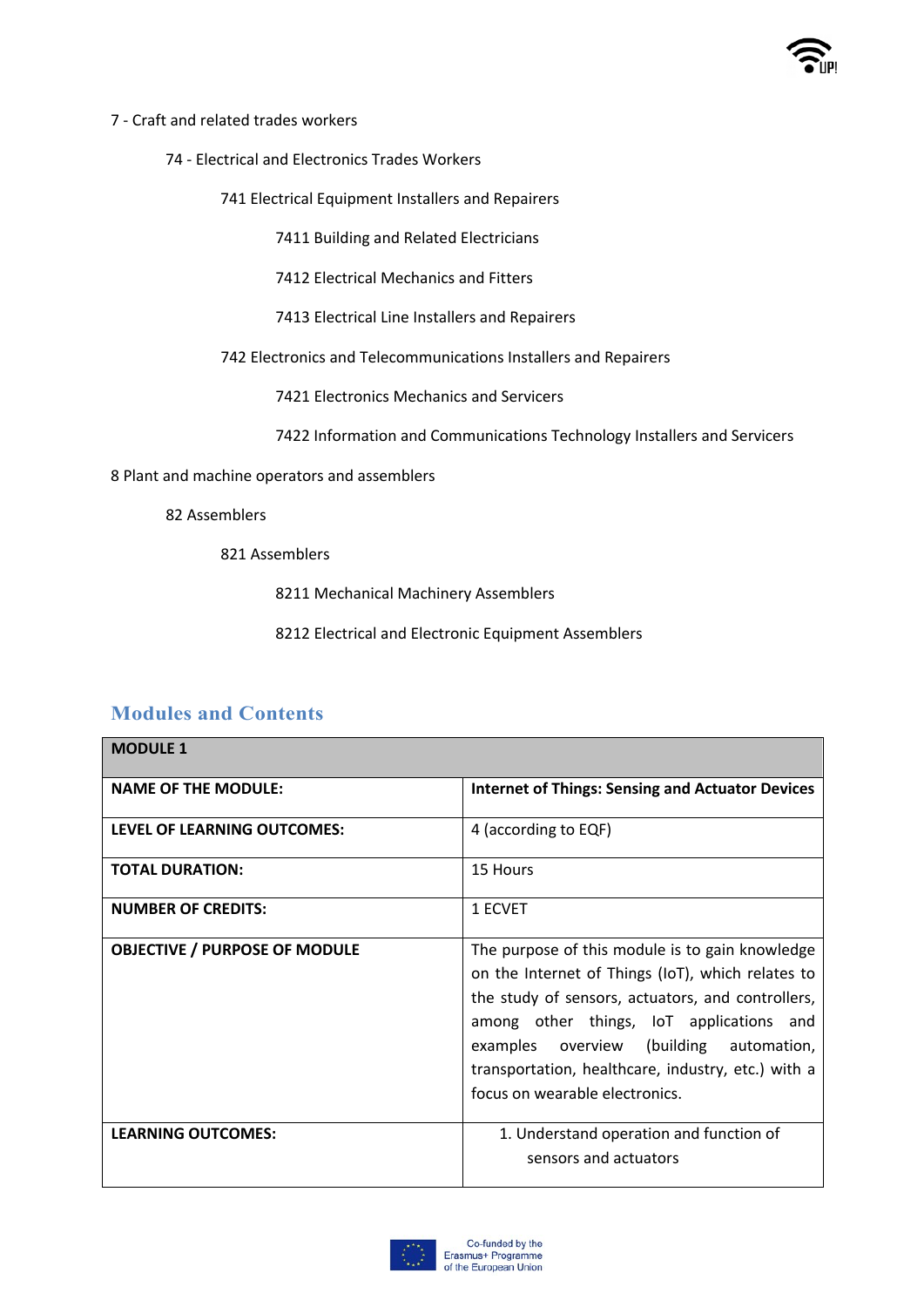

|                                      | Understand IoT value chain structure<br>2.              |  |  |
|--------------------------------------|---------------------------------------------------------|--|--|
|                                      | (device, data cloud), application areas                 |  |  |
|                                      | and technologies involved                               |  |  |
|                                      | Understand IoT sensors and<br>3.                        |  |  |
|                                      | technological challenges faced by IoT                   |  |  |
|                                      | devices, with a focus on wireless, energy,              |  |  |
|                                      | power, RF and sensing modules                           |  |  |
|                                      | Market forecast for IoT devices with a<br>4.            |  |  |
|                                      | focus on sensors                                        |  |  |
|                                      | Explore and learn about Internet of<br>5.               |  |  |
|                                      | Things with the help of preparing                       |  |  |
|                                      | projects designed for wireless technology               |  |  |
| <b>MATERIAL AND HUMAN RESOURCES:</b> | <b>Material resources:</b>                              |  |  |
|                                      | Multimedia<br>classroom                                 |  |  |
|                                      | (projector,<br>printer) with access to the Internet and |  |  |
|                                      | required demonstration equipment for                    |  |  |
|                                      | electrical installations                                |  |  |
|                                      | Specialized<br>cabinet<br>with<br>realistic             |  |  |
|                                      | conditions for installation of electrical               |  |  |
|                                      | installations for the purpose of realizing              |  |  |
|                                      | a simple project                                        |  |  |
|                                      | Electrical installation tool,<br>measuring              |  |  |
|                                      | equipment and devices                                   |  |  |
|                                      | Human resources:                                        |  |  |
|                                      | Master in Electrical Engineering and                    |  |  |
|                                      | <b>Information Technology</b>                           |  |  |
|                                      | <b>Electrical Engineer</b>                              |  |  |
|                                      | Professor of Electrical Engineering                     |  |  |
|                                      |                                                         |  |  |

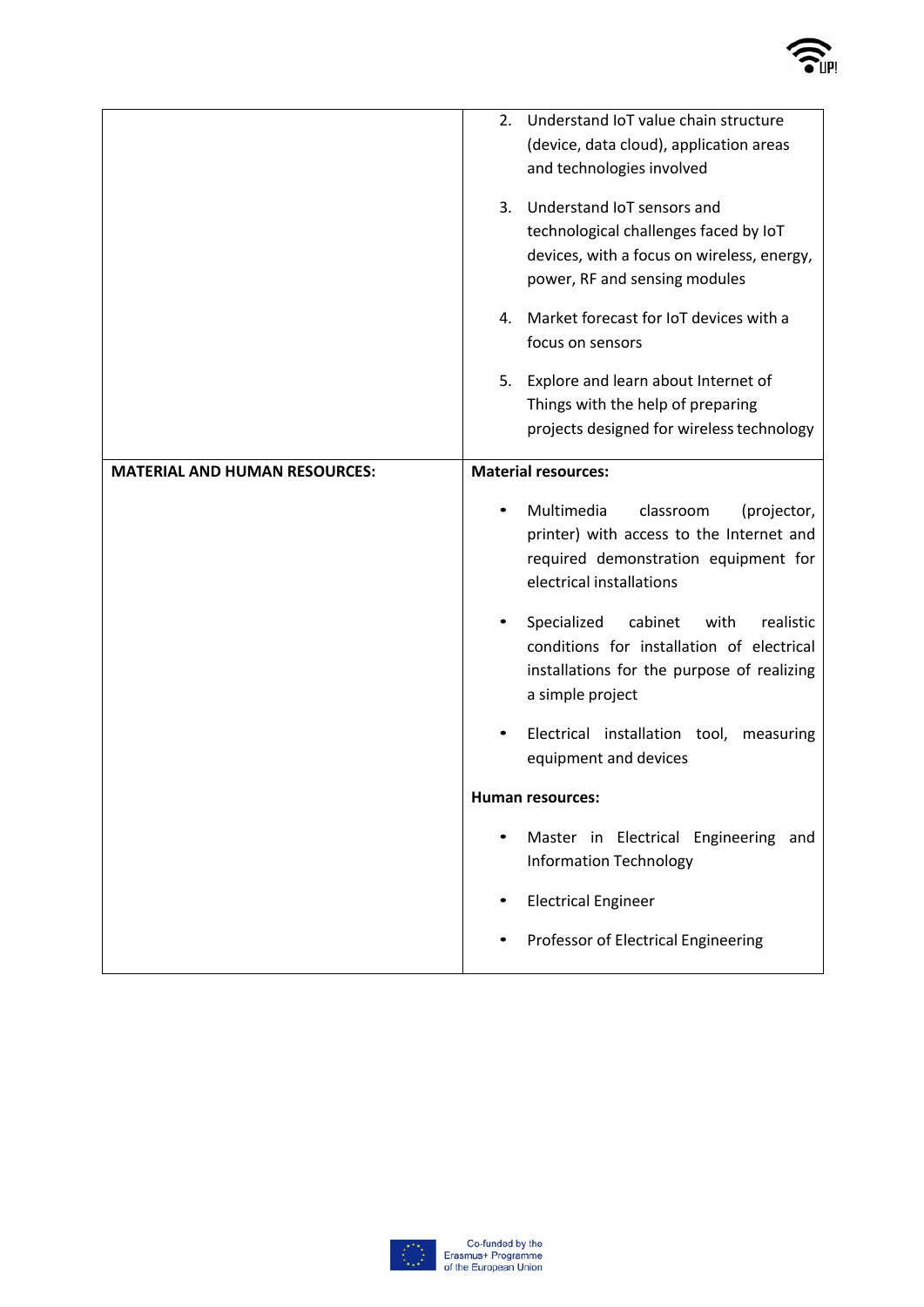

**MODULE 2**

| <b>NAME OF THE MODULE:</b>           | <b>Connecting Devices to IoT via Wireless Mesh</b><br><b>Networks</b>                                                                                                                                                                                                                                                                                                                                                                                                                                                                                   |  |  |
|--------------------------------------|---------------------------------------------------------------------------------------------------------------------------------------------------------------------------------------------------------------------------------------------------------------------------------------------------------------------------------------------------------------------------------------------------------------------------------------------------------------------------------------------------------------------------------------------------------|--|--|
| LEVEL OF LEARNING OUTCOMES:          | 4 (according to EQF)                                                                                                                                                                                                                                                                                                                                                                                                                                                                                                                                    |  |  |
| <b>TOTAL DURATION:</b>               | 15 Hours                                                                                                                                                                                                                                                                                                                                                                                                                                                                                                                                                |  |  |
| <b>NUMBER OF CREDITS:</b>            | 1 ECVET                                                                                                                                                                                                                                                                                                                                                                                                                                                                                                                                                 |  |  |
| <b>OBJECTIVE / PURPOSE OF MODULE</b> | This module provides a comprehensive coverage<br>of the challenges and research issues of design<br>and management of wireless sensor networks.<br>With using simple development tools to manage<br>wireless modules and devices, this module has<br>implementing<br>wireless<br>the<br>aim<br>of<br>communication between sensorial technologies<br>for smart and sustainable houses and industry.                                                                                                                                                     |  |  |
| <b>LEARNING OUTCOMES:</b>            | 1. Interpret and test new wireless<br>technologies in IoT project for the<br>purposes of economics, comfort and<br>accessibility<br>Connect various wireless modules and<br>2.<br>devices into the functional smart system<br>Program and adjust the smart system<br>3.<br>elements in simple development<br>environment<br>Install and test functional smart system<br>for regulation consisting of different<br>sensors and actuators (lightning,<br>temperature etc.)<br>5. Connect functional smart system with<br>smart devices via cloud services |  |  |
| <b>MATERIAL AND HUMAN RESOURCES:</b> | <b>Material resources:</b><br>Multimedia<br>classroom<br>(projector,<br>printer) with access to the Internet and<br>required demonstration equipment for<br>electrical installations<br>Specialized<br>with<br>realistic<br>cabinet                                                                                                                                                                                                                                                                                                                     |  |  |

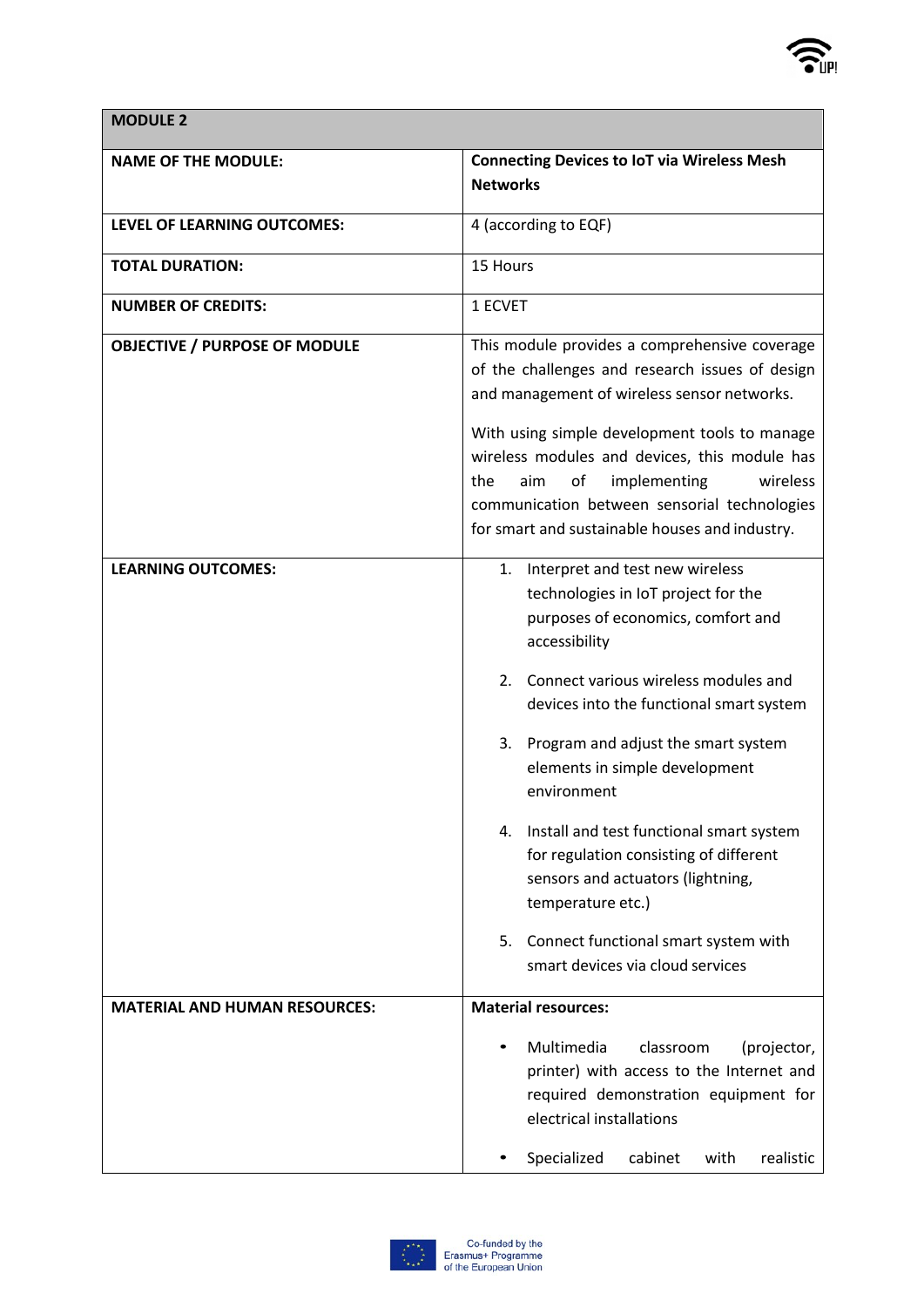

| conditions for installation of electrical<br>installations for the purpose of realizing<br>a simple project |  |  |  |
|-------------------------------------------------------------------------------------------------------------|--|--|--|
| Electrical installation tool, measuring<br>equipment and devices                                            |  |  |  |
| Electronic components and equipment<br>$\bullet$<br>for wireless technology                                 |  |  |  |
| <b>Human resources:</b>                                                                                     |  |  |  |
| Master in Electrical Engineering and<br>$\bullet$<br><b>Information Technology</b>                          |  |  |  |
| <b>Electrical Engineer</b>                                                                                  |  |  |  |
| Professor of Electrical Engineering<br>$\bullet$                                                            |  |  |  |

| <b>MODULE 3</b>                      |                                                                                                                                                                                                                                                                                                                                                                                                                                                                                                                       |  |  |
|--------------------------------------|-----------------------------------------------------------------------------------------------------------------------------------------------------------------------------------------------------------------------------------------------------------------------------------------------------------------------------------------------------------------------------------------------------------------------------------------------------------------------------------------------------------------------|--|--|
| <b>NAME OF THE MODULE:</b>           | <b>Implementing Wireless Technologies in</b><br><b>Automation Systems</b>                                                                                                                                                                                                                                                                                                                                                                                                                                             |  |  |
| <b>LEVEL OF LEARNING OUTCOMES:</b>   | 4 (according to EQF)                                                                                                                                                                                                                                                                                                                                                                                                                                                                                                  |  |  |
|                                      |                                                                                                                                                                                                                                                                                                                                                                                                                                                                                                                       |  |  |
| <b>TOTAL DURATION:</b>               | 15 Hours                                                                                                                                                                                                                                                                                                                                                                                                                                                                                                              |  |  |
| <b>NUMBER OF CREDITS:</b>            | 1 ECVET                                                                                                                                                                                                                                                                                                                                                                                                                                                                                                               |  |  |
| <b>OBJECTIVE / PURPOSE OF MODULE</b> | project based module introduces to<br><b>This</b><br>programming techniques for various day to day<br>devices.<br>The aim of the module is to provide basic<br>knowledge about modelling, design<br>and<br>application of wireless sensors. Get acquainted<br>with current technologies and their concrete<br>realization. Understand the principles of work,<br>architecture,<br>applications,<br>protocols.<br>and<br>Familiarize<br>with<br>the<br>advantages<br>and<br>disadvantages of wireless sensor networks. |  |  |
| <b>LEARNING OUTCOMES:</b>            | 1. Understand advanced and emerging<br>technologies                                                                                                                                                                                                                                                                                                                                                                                                                                                                   |  |  |
|                                      | 2. Obtain skills to do advanced research                                                                                                                                                                                                                                                                                                                                                                                                                                                                              |  |  |

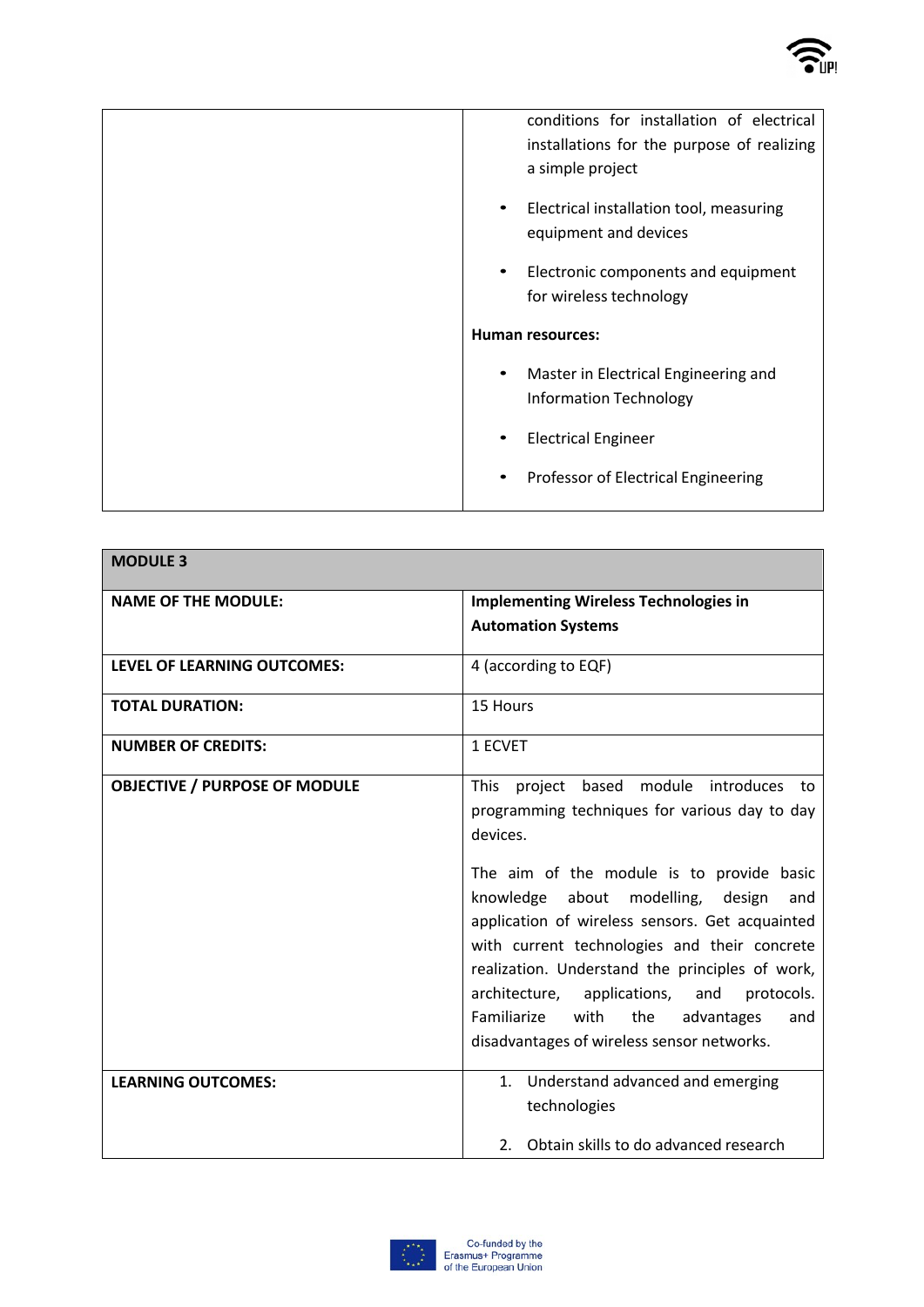

|                                      | and programming                                                                                                                                                    |  |  |
|--------------------------------------|--------------------------------------------------------------------------------------------------------------------------------------------------------------------|--|--|
|                                      | 3. Learn how to use software programs to<br>perform varying and complex tasks<br>4. Expand upon the knowledge learned and<br>apply it to solve real world problems |  |  |
| <b>MATERIAL AND HUMAN RESOURCES:</b> | <b>Material resources:</b>                                                                                                                                         |  |  |
|                                      | Multimedia<br>classroom<br>(projector,<br>printer) with access to the Internet and<br>required demonstration equipment for<br>electrical installations             |  |  |
|                                      | Specialized<br>cabinet<br>with<br>realistic<br>conditions for installation of electrical<br>installations for the purpose of realizing<br>a simple project         |  |  |
|                                      | Electrical installation tool, measuring<br>equipment and devices                                                                                                   |  |  |
|                                      | Electronic components and equipment<br>for wireless technology                                                                                                     |  |  |
|                                      | <b>Human resources:</b>                                                                                                                                            |  |  |
|                                      | Master in Electrical Engineering and<br><b>Information Technology</b>                                                                                              |  |  |
|                                      | <b>Electrical Engineer</b>                                                                                                                                         |  |  |
|                                      | Professor of Electrical Engineering                                                                                                                                |  |  |

## **Syllabus**

| <b>Module</b><br>No. | Unit No. | Unit/Topic                              |                                       | <b>Number of</b><br>hours |                | <b>Total</b> |
|----------------------|----------|-----------------------------------------|---------------------------------------|---------------------------|----------------|--------------|
|                      |          |                                         |                                       |                           | P              |              |
|                      | 1.1.     |                                         | Sensing and Actuator Devices          |                           |                | 5            |
| 1.                   | 1.2.     |                                         | Wireless technologies                 |                           | $\overline{2}$ | 5            |
|                      | 1.3.     |                                         | Internet of Things                    |                           |                | 5            |
|                      | 2.1.     |                                         | Wireless technologies in IoT projects |                           | 2              | 8            |
| 2.                   | 2.2.     | Smart systems                           |                                       |                           | 6              | 7            |
| З.                   | 3.1.     | Programming of wireless sensor networks |                                       | 2                         | 13             | 15           |
|                      |          |                                         | <b>Total</b>                          | 20                        | 25             | 45           |

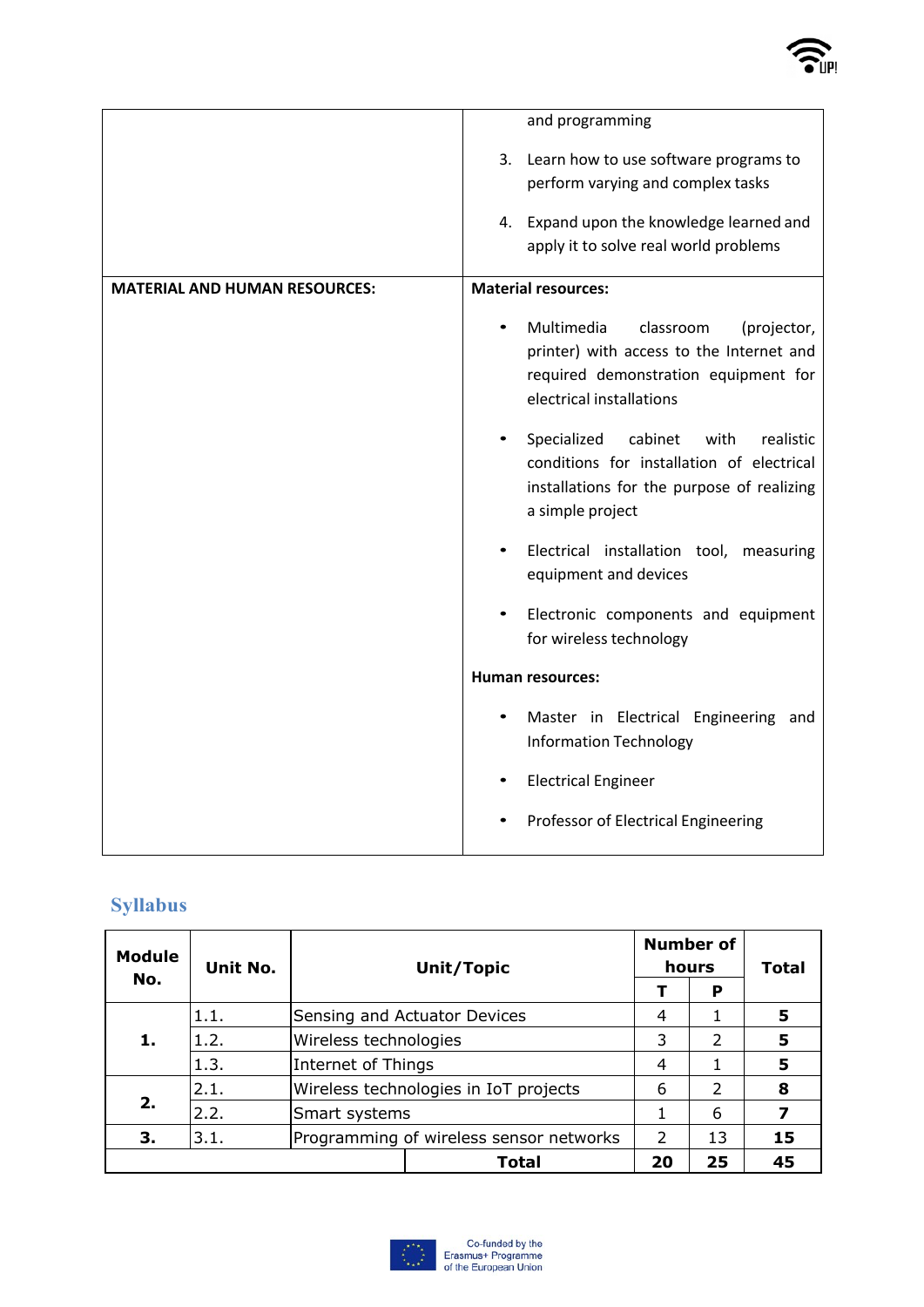יון<br>יווו

### **Contents**

#### **Module 1: Internet of Things: Sensing and Actuator Devices**

| <b>TOPIC</b>                           | <b>CONTENT</b>                                        | <b>LEARNING OUTCOMES</b>                                                                                      | No.<br>HOU<br><b>RS</b> |
|----------------------------------------|-------------------------------------------------------|---------------------------------------------------------------------------------------------------------------|-------------------------|
| Sensing and Actuator<br><b>Devices</b> | <b>Electrical Measurement Units</b>                   | Explain the fundamental<br>Measurement Units in<br>electrotechnics                                            |                         |
|                                        | A/D conversion and vice-<br>versa                     | Describe the need and<br>procedure of A/D and<br>D/A conversion                                               |                         |
|                                        | Types of Sensors and<br>Actuators                     | Describe types of sensors<br>used for physical,<br>chemical, and<br>biochemical applications                  | T4<br><b>P1</b>         |
|                                        | Measurement methods in A/D<br>devices                 | Interpret the acquired<br>data and measured<br>results                                                        |                         |
|                                        |                                                       | Explain the theory of<br>measurement<br>uncertainty                                                           |                         |
| Wireless<br>technologies               | Networks and<br>Communication                         | Recognize the various<br>network types and<br>communication protocols                                         |                         |
|                                        | SONET, IP, Broadband,<br>Ethernet, Routing, Switching | Explain the definition and<br>usage of the terms:<br>SONET, IP, Broadband,<br>Ethernet, Routing,<br>Switching |                         |
|                                        | Reference model for a<br>network architecture         | Describe the reference<br>model for a network<br>arhitecture and be able to<br>extend it                      | T3                      |
|                                        | Wireless communication<br>technologies                | List available wireless<br>communication<br>technologies                                                      | <b>P2</b>               |
|                                        | Signals, modulation                                   | Identify the various<br>signal types and<br>modulation procedures in<br>Wireless communications               |                         |
| Data transfer rate                     |                                                       | Calculate the transfer<br>rate and identify the<br>elements which influence<br>on it                          |                         |

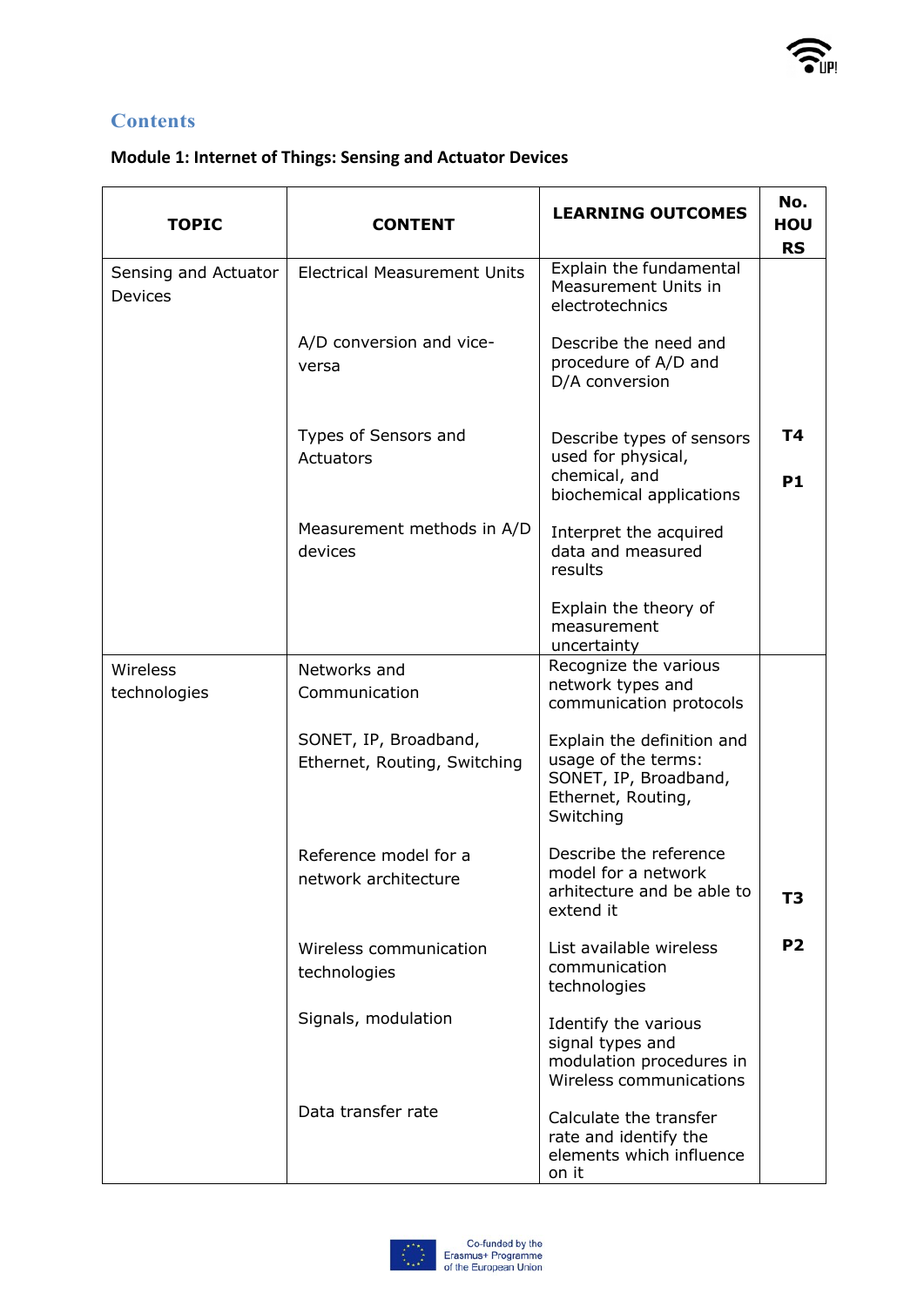

| Internet of Things                                                                                                                          | The Internet of Things Today                               | Explain the definition and<br>usage of the term 'the<br>internet of things' in<br>different contexts     |           |  |  |
|---------------------------------------------------------------------------------------------------------------------------------------------|------------------------------------------------------------|----------------------------------------------------------------------------------------------------------|-----------|--|--|
|                                                                                                                                             | IoT Strategic Research and<br><b>Innovation Directions</b> | Recognize where the IoT<br>concept fits within the<br>broader ICT industry and<br>possible future trends |           |  |  |
|                                                                                                                                             | IoT Infrastructure, Processes,<br>Applications             | Explain various network<br>protocols used in IoT                                                         |           |  |  |
|                                                                                                                                             |                                                            |                                                                                                          | T4        |  |  |
|                                                                                                                                             | IoT - Governance, Privacy<br>and Security Issues           | Explain some possible<br>governance, privacy and<br>security issues when<br>planning IoT network         | <b>P1</b> |  |  |
|                                                                                                                                             | <b>IoT Related Standardization</b>                         | Recognize<br>standardization elements<br>related to IoT                                                  |           |  |  |
|                                                                                                                                             | Smart Objects, Smart<br>Applications                       | Describe the concept of<br>application of IoT in<br>Smart objects, Smart<br>cities etc.                  |           |  |  |
| Literature and other relevant sources for learners:<br>- Internet of Things - Converging Technologies for Smart Environments and Integrated |                                                            |                                                                                                          |           |  |  |
| Ecosystems; O. Vermesan, P. Friess; River Publishers; 2013                                                                                  |                                                            |                                                                                                          |           |  |  |
| Literature and other relevant sources for trainers:                                                                                         |                                                            |                                                                                                          |           |  |  |
| - Internet of Things - Converging Technologies for Smart Environments and Integrated                                                        |                                                            |                                                                                                          |           |  |  |
| Ecosystems; O. Vermesan, P. Friess; River Publishers; 2013                                                                                  |                                                            |                                                                                                          |           |  |  |

## **Module 2: Connecting Devices to IoT via Wireless Mesh Networks**

| <b>TOPIC</b>                                | <b>CONTENT</b>                 | <b>LEARNING OUTCOMES</b>                                                                                              | No.<br><b>HOU</b><br><b>RS</b> |
|---------------------------------------------|--------------------------------|-----------------------------------------------------------------------------------------------------------------------|--------------------------------|
| Wireless<br>technologies in IoT<br>projects | Wireless Transceivers          | Recognize and describe<br>implementation of<br>specific wireless<br>transceivers into different<br>types of networks. | Т6                             |
|                                             | <b>IOT Operating systems</b>   | Recognize various IOT<br>operating systems and its<br>possibilities                                                   | P <sub>2</sub>                 |
|                                             | <b>IOT Communication model</b> | Recognize various IOT<br>communication models                                                                         |                                |

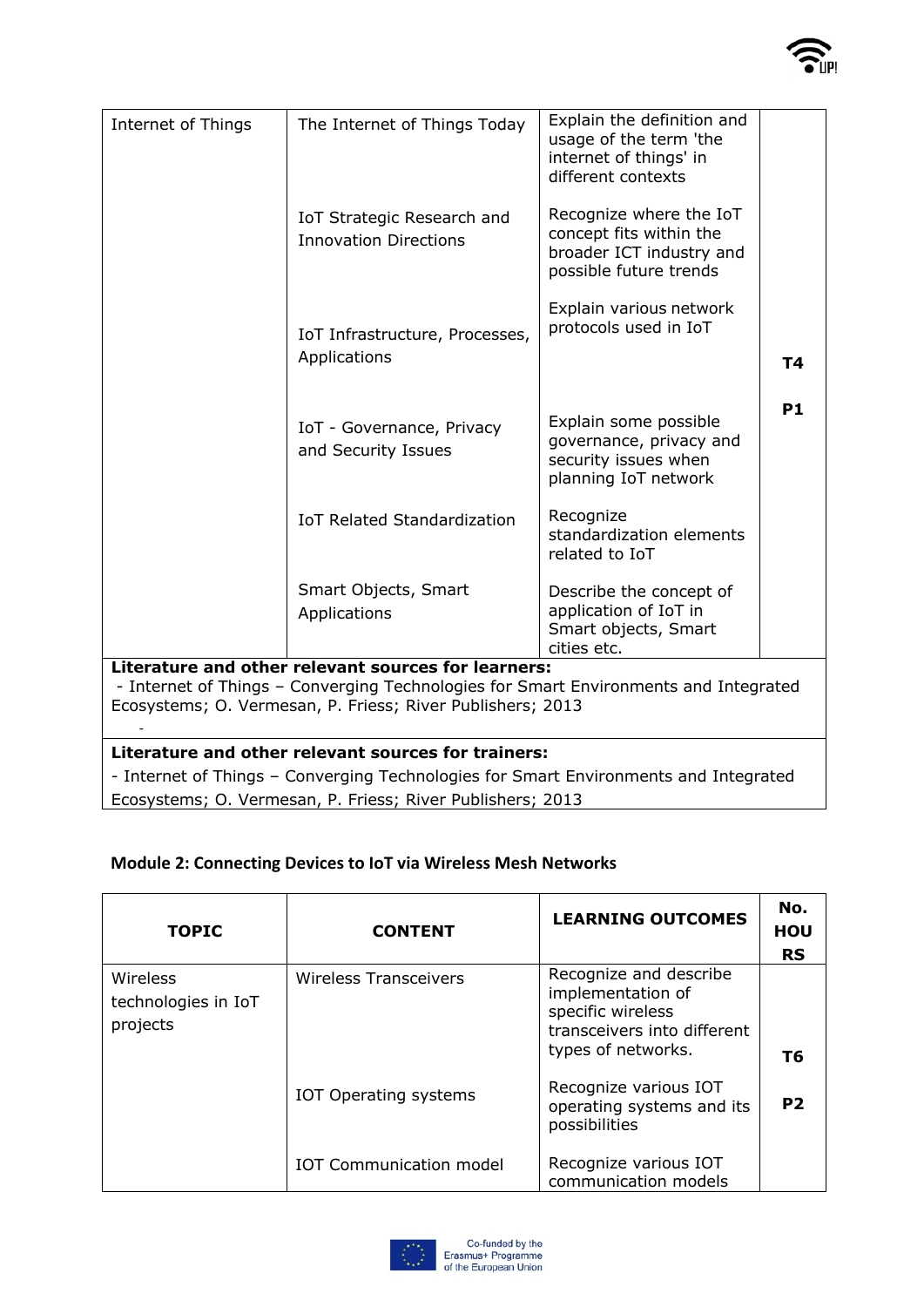|                                                     | and protocols              | and protocols                                                            |                |  |
|-----------------------------------------------------|----------------------------|--------------------------------------------------------------------------|----------------|--|
|                                                     | <b>IOT MESH networks</b>   | Describe IOT MESH<br>network and its function<br>Explain the function of |                |  |
|                                                     | <b>IOT Gateways</b>        | <b>IOT Gateways</b>                                                      |                |  |
|                                                     | RF and SPI Communication   | Describe the operation of<br>RF and SPI<br>communication interfaces      |                |  |
|                                                     | Security                   | Identify adequate<br>security measures                                   |                |  |
| Smart systems                                       | Connectivity,              | Execute principles of                                                    |                |  |
|                                                     | Identification and         | connectivity,                                                            |                |  |
|                                                     | Localization for IOT       | identification and                                                       |                |  |
|                                                     |                            | localization processes in                                                |                |  |
|                                                     |                            | <b>IOT</b>                                                               | T <sub>1</sub> |  |
|                                                     | Creating the IQRF Networks | Create simple IQRF<br>network                                            | P <sub>6</sub> |  |
|                                                     | IOT Cloud platform         | Connect simple IQRF<br>network to cloud platform                         |                |  |
| Literature and other relevant sources for learners: |                            |                                                                          |                |  |
| Literature and other relevant sources for trainers: |                            |                                                                          |                |  |

יון<br>יווו

#### **Module 3: Implementing Wireless Technologies in Automation Systems**

| <b>TOPIC</b>                                        | <b>CONTENT</b>                                                                                                                                                                                                                         | <b>LEARNING OUTCOMES</b>                                                                                                                                                                                                           | No.<br>HOU<br><b>RS</b> |  |  |
|-----------------------------------------------------|----------------------------------------------------------------------------------------------------------------------------------------------------------------------------------------------------------------------------------------|------------------------------------------------------------------------------------------------------------------------------------------------------------------------------------------------------------------------------------|-------------------------|--|--|
| Programming of<br>wireless sensor<br>networks       | Project learning - Simple IoT<br>system made up made up of<br>sensors, wireless network<br>connection, data analytics<br>and display/actuators, and<br>write the necessary control<br>software using Arduino MKR<br>1000, Raspberry Pi | Design a simple IoT<br>system made up of<br>sensors, wireless network<br>connection, data<br>analytics and<br>display/actuators, and<br>write the necessary<br>control software<br>Build and test a complete<br>working IoT system | T2<br><b>P13</b>        |  |  |
| Literature and other relevant sources for learners: |                                                                                                                                                                                                                                        |                                                                                                                                                                                                                                    |                         |  |  |
| Literature and other relevant sources for trainers: |                                                                                                                                                                                                                                        |                                                                                                                                                                                                                                    |                         |  |  |